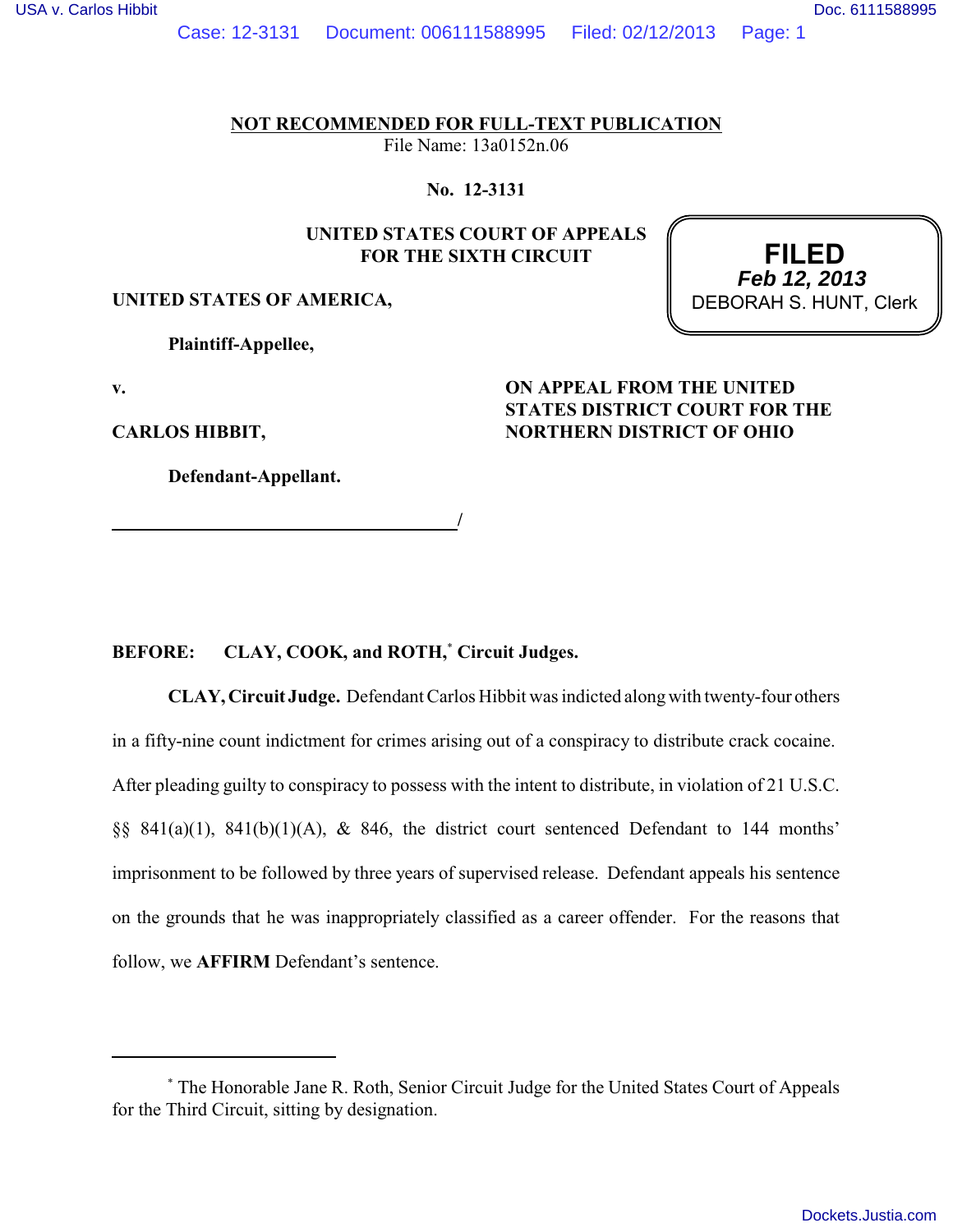# **BACKGROUND**

On March 2, 2011, a federal grand jury for the Northern District of Ohio indicted Defendant, charging him with one count of conspiracy to possess with the intent to distribute five kilograms or more of cocaine and/or fifty grams or more of cocaine base, in violation of 21 U.S.C. §§ 841(a)(1),  $841(b)(1)(A)$ , &  $846$ ; and two counts of use of a communication facility to facilitate a drugtrafficking offense, in violation of 21 U.S.C. § 843(b). Defendant pleaded guilty to the conspiracy charge. Prior to sentencing, a presentence report ("PSR") was prepared for Defendant. The PSR recommended that Defendant be sentenced as a career offender pursuant to U.S.S.G. § 4B1.1, which provides:

A defendant is a career offender if (1) the defendant was at least eighteen years old at the time the defendant committed the instant offense of conviction; (2) the instant offense of conviction is a felony that is either a crime of violence or a controlled substance offense; and (3) the defendant has at least two prior felony convictions of either a crime of violence or a controlled substance offense.

The predicate offenses for this finding were his 2002 Ohio conviction for felonious assault and his 2004 Ohio conviction for aggravated burglary. The career-offender enhancement placed Defendant in Criminal History Category VI (as opposed to Criminal History Category III). Coupled with his total offense level of 27, the PSR calculated Defendant's Guidelines range as 130–162 months' imprisonment. The district court sentenced Defendant to 144 months' imprisonment to be followed by three years of supervised release.

# **STANDARD OF REVIEW**

We generally review sentences for "reasonableness under an abuse of discretion standard," evaluating both the procedural and substantive reasonableness of the sentence. *United States v.*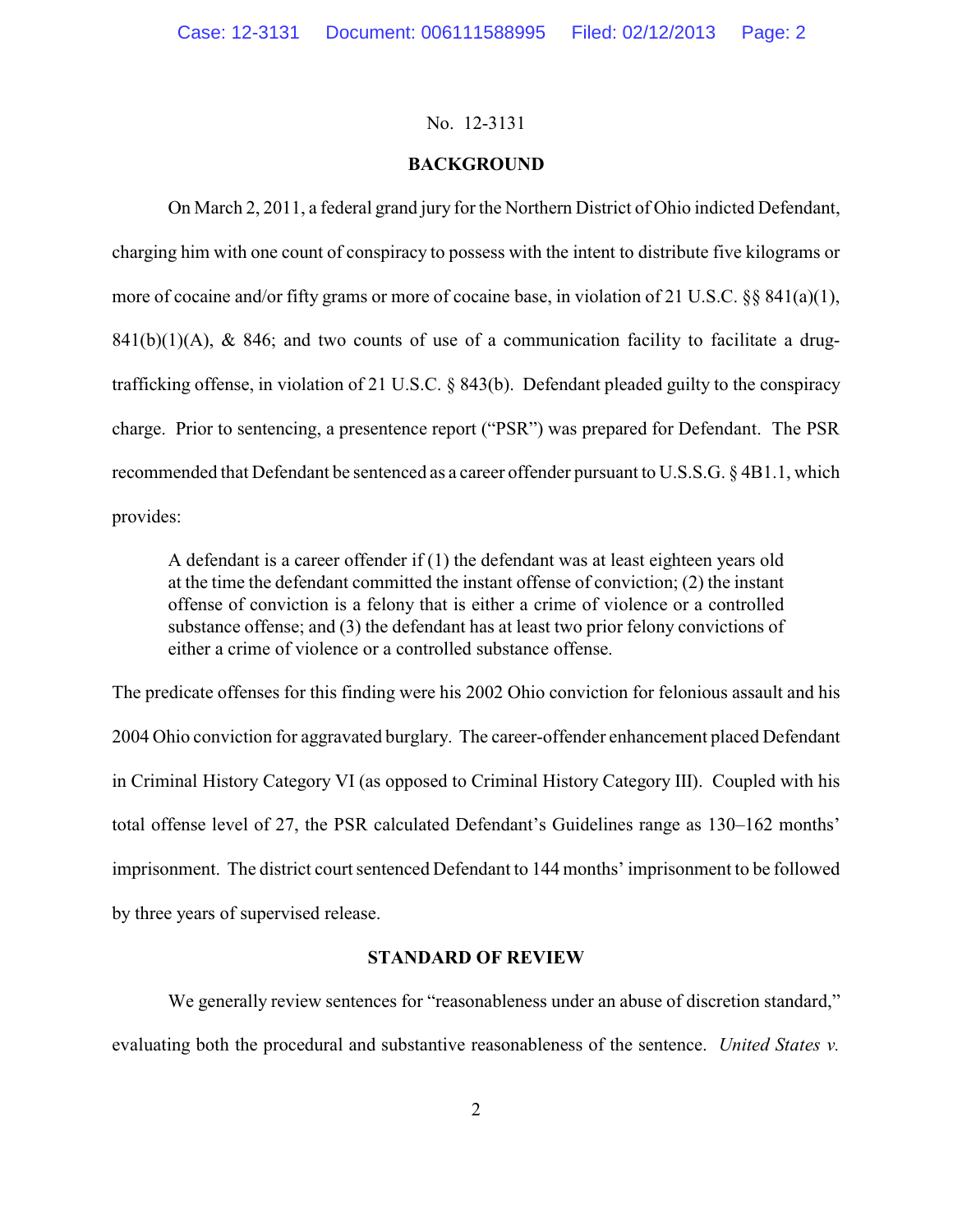*Brown*, 579 F.3d 672, 677 (6th Cir. 2009). In doing so, we review the district court's legal conclusions *de novo* and its findings of fact for clear error. *Id*. Whether a prior conviction qualifies as a "crime of violence" is a legal conclusion reviewed *de novo*. *United States v. Meeks*, 664 F.3d 1067, 1069 (6th Cir. 2012). However, where, as here, a defendant fails to object to his sentence, review is limited to plain error. *United States v. Herrera-Zuniga*, 571 F.3d 568, 589 (6th Cir. 2009); *see also* Fed. R. Crim. P. 52(b). Plain error requires that the defendant show (1) error, (2) that is clear or obvious, and (3) that affects his "substantial rights"; (4) if those elements are satisfied, this Court may exercise its discretion to remedy the error if it "seriously affects the fairness, integrity or public reputation of judicial proceedings." *Puckett v. United States*, 556 U.S. 129, 135 (2009).

# **DISCUSSION**

Defendant's Criminal History Category was raised based on the district court's application of the career-offender enhancement under U.S.S.G. § 4B1.1. At issue in this appeal is whether Defendant's 2002 Ohio conviction for felonious assault qualifies as a predicate "crime of violence."

The Sentencing Guidelines define a "crime of violence" as

any offense under federal or state law, punishable by imprisonment for a term exceeding one year, that—

(1) has as an element the use, attempted use, or threatened use of physical force against the person of another, or

(2) is burglary of a dwelling, arson, or extortion, involves use of explosives, or otherwise involves conduct that presents a serious potential risk of physical injury to another.

U.S.S.G. § 4B1.2(a). Under this definition, a prior felony conviction can qualify as a "crime of violence" in one of three ways: (1) the conviction is one of the crimes specifically enumerated in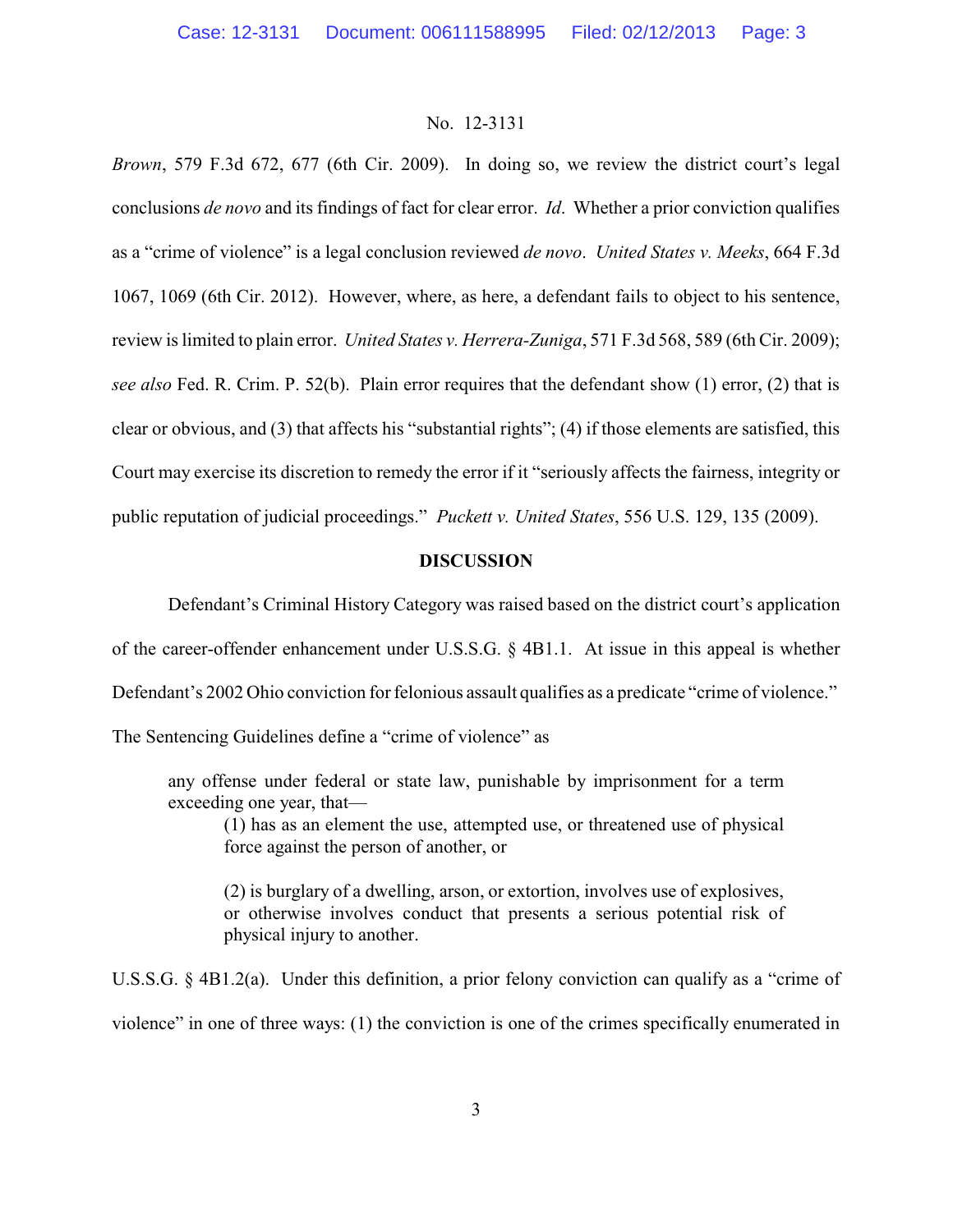Application Note 1 to U.S.S.G.  $\S$  4B1.2<sup>1</sup>; (2) if not specifically enumerated, the crime has "as an element the use, attempted use, or threatened use of physical force" pursuant to U.S.S.G. § 4B1.2(a)(1); or (3) if the offense is not specifically enumerated or does not include physical force as an element, the crime involved conduct posing a "serious potential risk of physical injury to another" person pursuant to U.S.S.G. § 4B1.2(a)(2). *United States v. Rodriguez*, 664 F.3d 1032, 1036 (6th Cir. 2011).

In determining whether a prior offense qualifies as a "crime of violence," we use the categorical and modified categorical approaches from *Taylor v. United States*, 495 U.S. 575 (1990), and *Shepard v. United States*, 544 U.S. 13 (2005), and their progeny. *Meeks*, 664 F.3d at 1070. First, this Court applies a "categorical approach," under which it looks to the statutory definition of the prior offense and not to the particular facts underlying the defendant's conviction to see if that conduct fits into any of the "crime of violence" categories. *Id.* If, however, "it is possible to violate the statute in a way that would constitute a crime of violence and in a way that would not, the court may consider the indictment, guilty plea, or similar documents to determine whether they necessarily establish the nature of the prior conviction." *Id*. (internal quotation marks omitted). This second step is referred to as the "modified categorical approach." *United States v. Kearney*, 675 F.3d 571, 574 (6th Cir. 2012) (internal quotation marks omitted). Because the definition of a "crime of violence" under U.S.S.G. § 4B1.1 is nearly identical to the definition of a "violent felony" under the Armed Career Criminal Act ("ACCA"), 18 U.S.C. § 924(e), we treat a holding that a crime is

<sup>&</sup>lt;sup>1</sup> Application Note 1 to U.S.S.G.  $\S$  4B1.2 enumerates the following crimes as crimes of violence: "murder, manslaughter, kidnapping, aggravated assault, forcible sex offenses, robbery, arson, extortion, extortionate extension of credit, and burglary of a dwelling."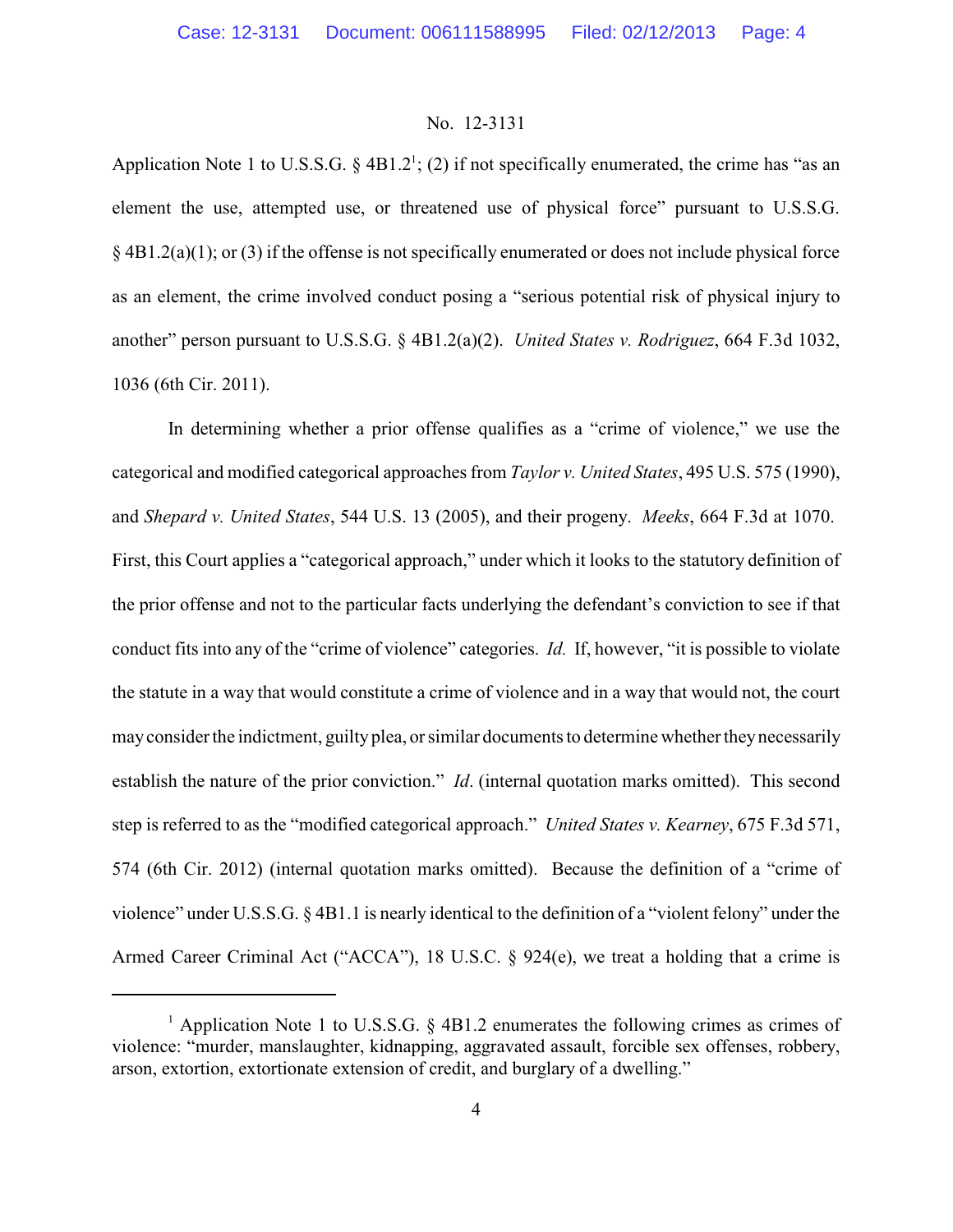categorically a violent felony under the ACCA as controlling as to whether that same crime is a

crime of violence under § 4B1.1. *See United States v. Ford*, 560 F.3d 420, 421–22 (6th Cir. 2009).

Defendant was convicted of felonious assault under an Ohio statute that provides:

(A) No person shall knowingly do either of the following:

(1) Cause serious physical harm to another or to another's unborn;

(2) Cause or attempt to cause physical harm to another or to another's unborn

by means of a deadly weapon or dangerous ordnance.

(B) No person, with knowledge that the person has tested positive as a carrier of a virus that causes acquired immunodeficiency syndrome, shall knowingly do any of the following:

(1) Engage in sexual conduct with another person without disclosing that knowledge to the other person prior to engaging in the sexual conduct; (2) Engage in sexual conduct with a person whom the offender knows or has reasonable cause to believe lacks the mental capacity to appreciate the significance of the knowledge that the offender has tested positive as a carrier of a virus that causes acquired immunodeficiency syndrome;

(3) Engage in sexual conduct with a person under eighteen years of age who is not the spouse of the offender.

Ohio Rev. Code. § 2903.11.

We have recently addressed this statute in *United States v. Anderson*, 695 F.3d 390 (6th Cir.

2012). In that case, we held that "a conviction under Ohio Revised Code  $\S 2903.11(A)$  qualifies as a violent felony" under the ACCA because it has the physical-force element defined in 18 U.S.C. § 924(e)(2)(B)(i). *Id*. at 402; *see also* U.S.S.G. § 4B1.2(a)(1) (defining a "crime of violence" as one that has the same physical-force element as  $\S 924(e)(2)(B)(i)$ . In the course of concluding that a conviction under subsection (A) was a violent felony, the *Anderson* court did, however, state that Ohio Rev. Code § 2903.11(B) "does not readily qualify as a violent felony." *Anderson*, 695 F.3d at 402. Therefore, because we held in *Anderson* that subsection A is a violent felony and since a crime that is held to be violent felony under the ACCA is also a crime of violence under § 4B1.1,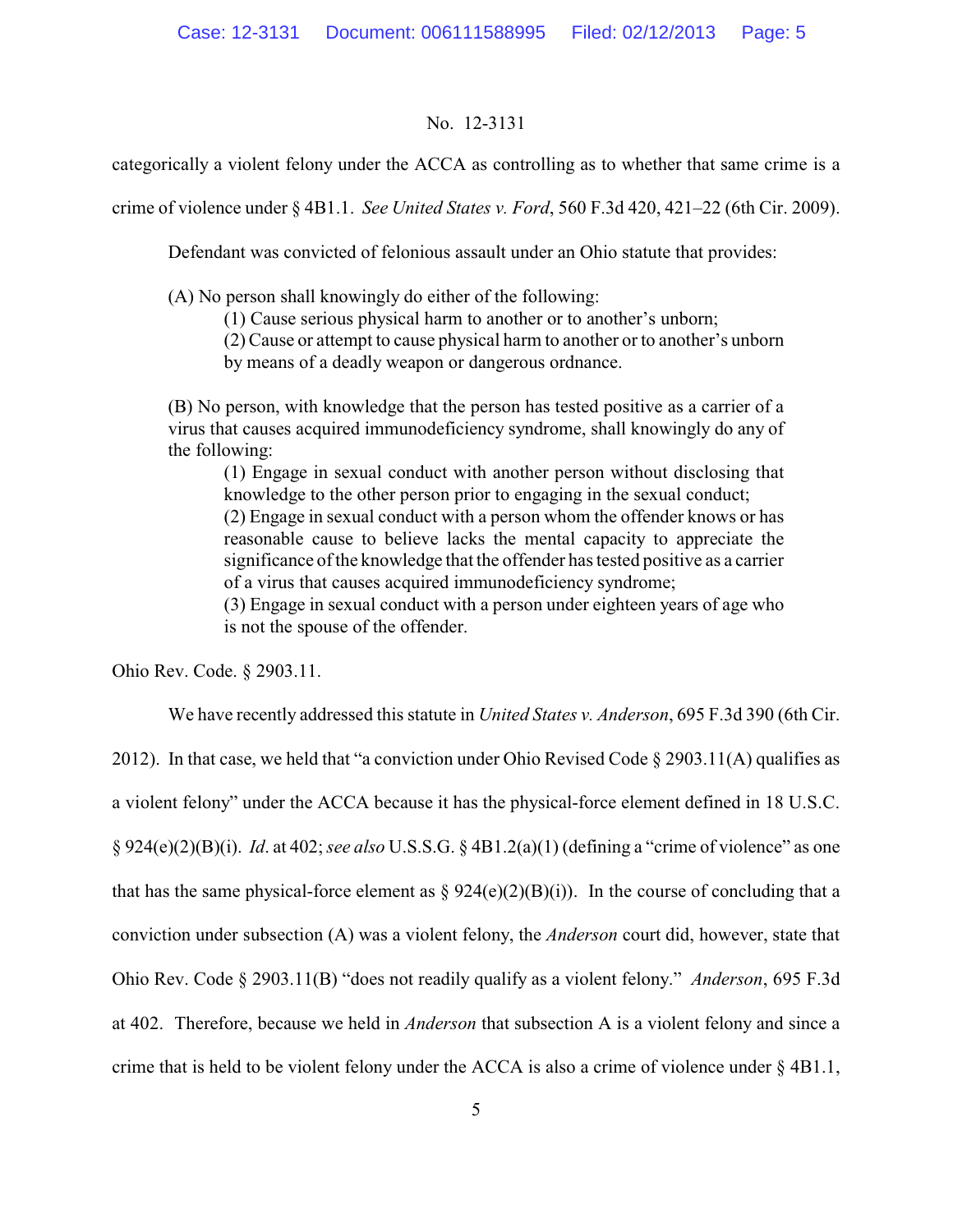*see Ford*, 560 F.3d at 421–22, if Defendant was convicted under subsection A, he was appropriately classified as a career offender under § 4B1.1.

Determination of this question requires us to look to so-called *Shepard* documents to determine whether those documents establish under which subsection Defendant was convicted. *Meeks*, 664 F.3d at 1070. The indictment<sup>3</sup> in this case conclusively shows that Defendant was convicted under subsection A. The indictment states, Defendant "unlawfully did knowingly cause serious physical harm to Richard Johnson." This language tracks the statutory language of Ohio Rev. Code  $\S$  2903.11(A)(1) in that the indictment charges what subsection (A)(1) proscribes—"knowingly caus[ing] serious physical harm." "Where the charging document closely tracks the statutory language of the relevant subsection, the fact that the subsection is not *also* identified by its number does not create any reasonable doubt about which subsection has been charged." *United States v. Robinson*, 333 F. App'x 33, 36 (6th Cir. 2009) (emphasis in original); *accord United States v. Ramon Silva*, 608 F.3d 663, 669 n.3 (10th Cir. 2010), *United States v. Pulliam*, 566 F.3d 784, 788 (8th Cir. 2009). Therefore, we conclude that Defendant was convicted

<sup>&</sup>lt;sup>3</sup> The government has made a motion for this Court to take judicial notice of certain documents from Defendant's 2002 felonious assault case. This motion is unopposed by Defendant with respect to the indictment from that case. Federal Rule of Evidence 201(b) allows a court to take judicial notice of "a fact that is not subject to reasonable dispute because it . . . can be accurately and readily determined from sources whose accuracy cannot reasonably be questioned"; this is true whether the request is made "in the trial court or on appeal." *United States v. Ferguson*, 681 F.3d 826, 834 (6th Cir. 2012) (quoting Fed. R. Evid. 201(f) advisory committee's note (1972)) (internal quotation marks omitted). We conclude that Defendant's 2002 indictment meets this standard and therefore GRANT in part the government's motion to take judicial notice.